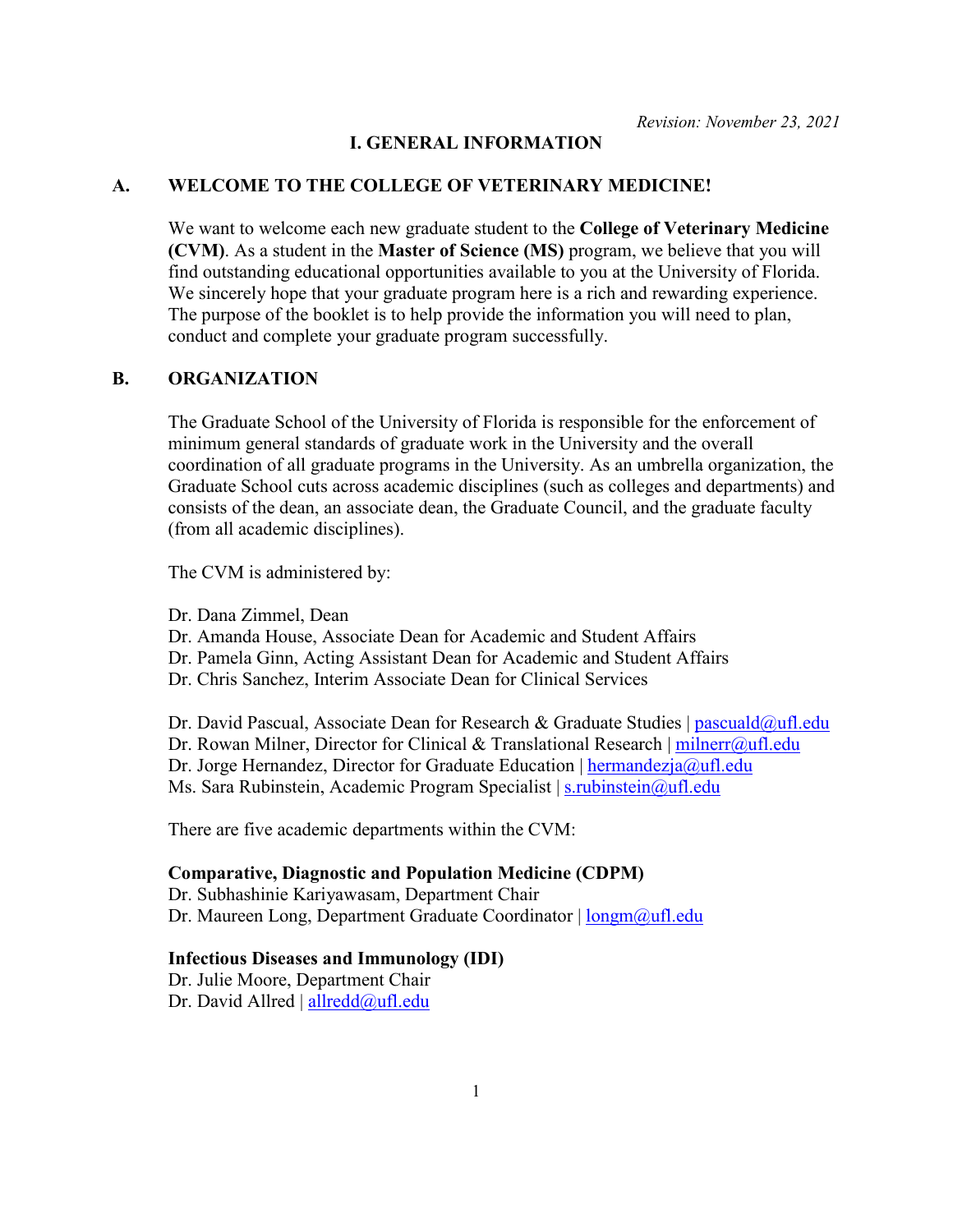**Physiological Sciences (PS)**

Dr. Paul Cooke, Department Chair Dr. John Bowden, Department Graduate Coordinator | [john.bowden@ufl.edu](mailto:john.bowden@ufl.edu)

#### **Large Animal Clinical Sciences (LACS)**

Dr. David Freeman, Acting Department Chair Dr. Iske Larkin, Department Graduate Coordinator | [ivlarkin@ufl.edu](mailto:ivlarkin@ufl.edu)

#### **Small Animal Clinical Sciences (SACS)**

Dr. Chris Adin, Department Chair Dr. Domenico Santoro, Department Graduate Coordinator | [dsantoro@ufl.edu](mailto:dsantoro@ufl.edu)

## **C. ACADEMIC REQUIREMENTS**

Whereas the Graduate School sets minimum requirements and provides overall coordination, the responsibilities for setting detailed requirements and managing detailed operations of graduate programs are vested within the CVM. This is quite important to the student because it means there are two sets of requirements that the student must meet to graduate. You must satisfy both the Graduate School and CVM requirements in order to obtain your graduate degree.

Starting Fall 2020, all new CVM MSc students must fulfill the following minimum requirements for successful completion of their degree (in addition to any others required by departmental programs or specialty tracks):

Courses (7-8 credits)

**Department/College Weekly Seminar** | VME 6930s—or equivalent\* (1 credit);

**Statistics** | STA 6166 Statistical Methods in Research—or equivalent\* (3 credits);

**Biochemistry/Molecular Biology** | BCH 5413 Mamm Mol Biol & Genetics; BCH 6415 Advanced Molecular & Cell Biology—or equivalent\* (3 credits).

Staring Fall 2022, all new CVM MSc students must receive education and training in **Responsible Conduct of Research**. MS VMS In-Residence students can take VME 6767 Issues in Responsible Conduct of Research (1 credit), GMS 7877 Responsible Conduct in Biomedical Research (1 credit), PHC 7427 Ethics in Population Science (2 credits). Other RCR courses approved by CVM Graduate Studies Committee can apply. MS VMS Distance Education (thesis) students can take Collaborative Institutional Training Initiative (CITI) online RCR training https://research.ufl.edu/rcr/rcr-training/citi-rcrtraining/ (approved by UF HSC).

\*Equivalent courses must be approved by the student supervisory committee, the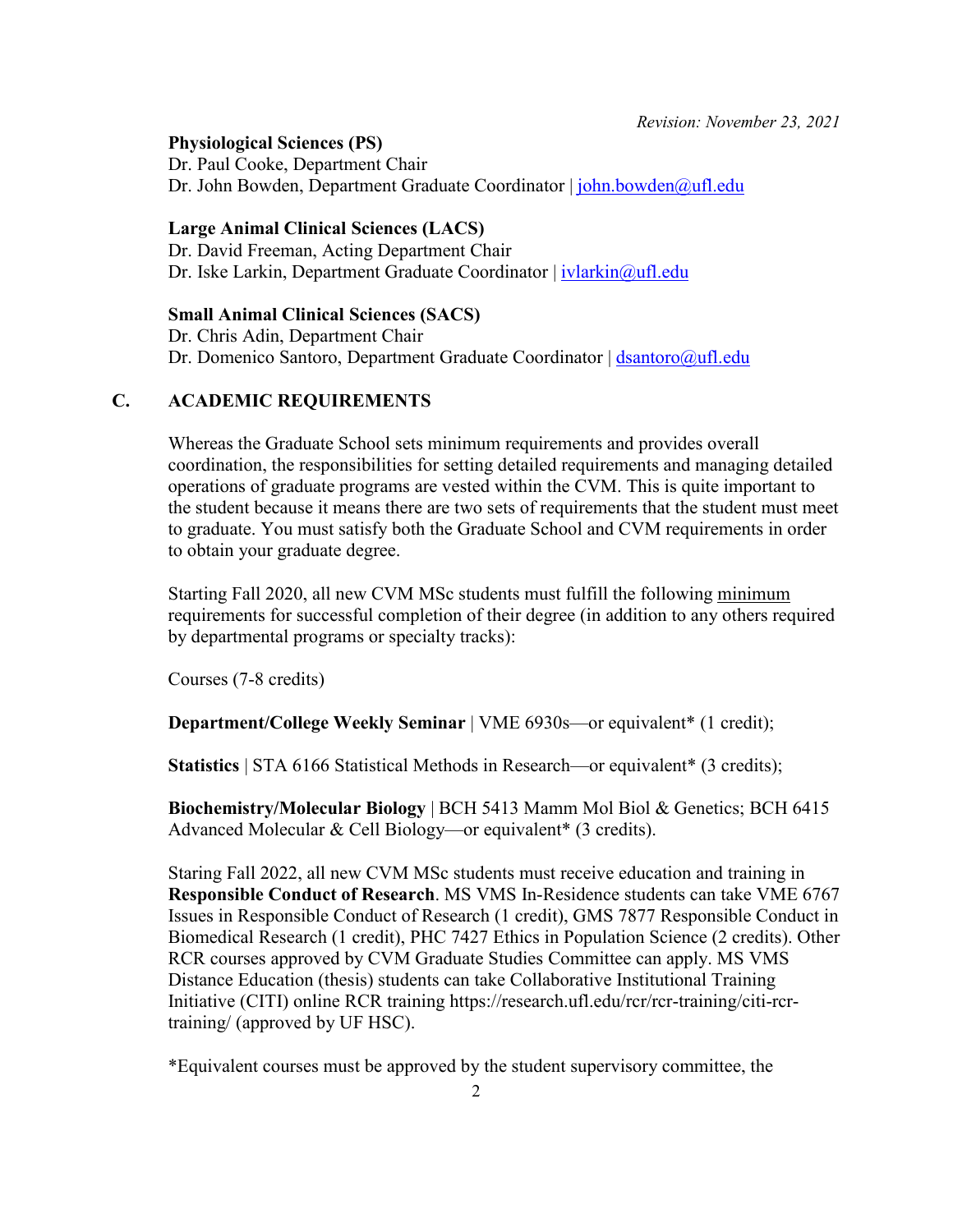*Revision: November 23, 2021* Department Graduate Coordinator, and the Associate Dean for Research & Graduate Studies.

### **D. SOURCES OF INFORMATION AND ASSISTANCE**

There are many sources of academic and logistical information available to you. Academically, you should work closely with your Major Professor and the other members of your Supervisory Committee. Your Supervisory Committee must be formed early in your graduate program (end of first semester), for it is the function of this Committee to guide all facets of your graduate program.

In addition to your Supervisory Committee, you can reach out to your Department Graduate Coordinator, Department Chair, or CVM's Director for Graduate Education for guidance and assistance.

### **E. STUDENT RESPONSIBILITIES**

While there are many sources of assistance and information available to you, **the final responsibility for ensuring that you meet all degree requirements in a timely manner rests with you.** As mentioned above, degree requirements fall into two broad categories: those specified by the Graduate School and those specified by the CVM. It is your responsibility to make sure that both sets of requirements are met.

Degree requirements are intentionally flexible to allow you and your Supervisory Committee to design a program that best meets your needs. However, in some instances, deviation from stated policy on degree requirements may be warranted. **All deviations from stated degree requirements must be approved by the Supervisory Committee, the Department Graduate Coordinator, the Associate Dean for Research & Graduate Studies, and possibly the Graduate School.**

In addition to meeting stated degree requirements, **it is imperative that all graduate students conduct themselves with integrity.** Any hint of potential fraud, plagiarism, cheating, abuses of confidentiality or conflicts of interest is to be avoided and will not be tolerated.. .

Our goal is to provide you with a quality graduate education that will meet both your short-term academic objectives, and will also help provide you with the foundation to understand and address the variety of issues and opportunities that you will face as a professional in a changing, evolving society and world.

# **F. GRADUATE STUDENT ASSOCIATIONS**

In addition to the formal Graduate Assistants United on campus, there is another graduate student association called the UF Graduate Student Council. For information contact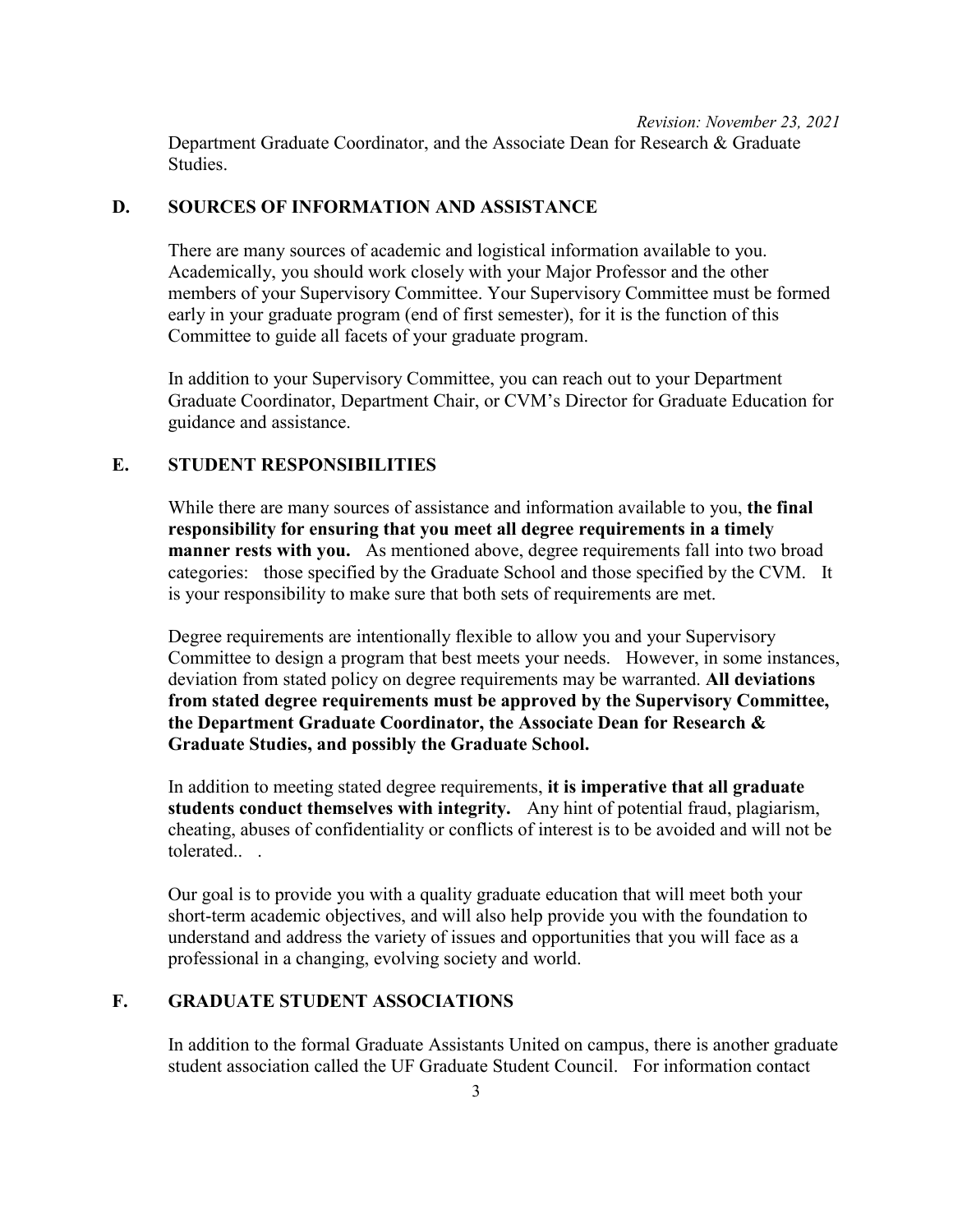their office in room 324, Reitz Union, 392-7000. In addition, the College of Veterinary Medicine is proud of our own graduate student organization, the VGSA (Veterinary Graduate Student Association.) Information on this group may be found online at: <http://www.vetmed.ufl.edu/clubs/vgsa/>

## **G. INTERRUPTION OF GRADUATE STUDY AND LEAVES OF ABSENCE**

If a student plans to not register for one semester, the student should ask permission (in writing) from his or her Major Professor and then contact the Registrar so as to be assigned an appointment for registration for the next term. A student who does not register for more than two semesters will have to reapply for admission in order to be reactivated.

# **II. ADMISSION REQUIREMENTS AND FINANCIAL AID**

# **A. ADMISSION REQUIREMENTS FOR THE MS PROGRAM IN THE CVM**

All of the following requirements must be met in order to qualify for admission into the MS program in the CVM:

- 1. Availability of space, resources and faculty expertise
- 2. An earned Bachelor's degree or equivalent
- 3. An upper division undergraduate GPA of 3.2 or the equivalent
- 4. Three appropriate letters of recommendation

5. Non-U.S. citizens whose native language is not English must submit a score of at 80 on the internet TOEFL (Test of English as a Foreign Language). If the applicant has been a registered student at a U.S. school for over a year, the TOEFL is not required.

Exceptions to these admission requirements will be considered if the prospective Major Professor submits a written petition to the CVM Associate Dean for Research & Graduate Studies through the Departmental Graduate Coordinator. International students whose scores on the TOEFL do not satisfy minimum requirements (below 550 on the paper-based test, 213 on the computer-based test or 80 on the internet-based TOEFL, a score of 6 on the IELTS test or a score of 77 on the MELAB test). The result of the test will determine whether it is necessary for the student to enroll in the writing course ENS4449 or ENS4450. These language courses do not count toward a graduate degree nor do they count towards the required credits of registration towards a graduate assistantship.

There are two types of admission to the University of Florida College Of Veterinary Medicine. The first type of admission is called **direct admission**. A student may be granted direct admission when he/she satisfies both the graduate school and departmental minimum admission requirements and who has demonstrated in his/her previous coursework, a sufficient background and ability to successfully pursue graduate study.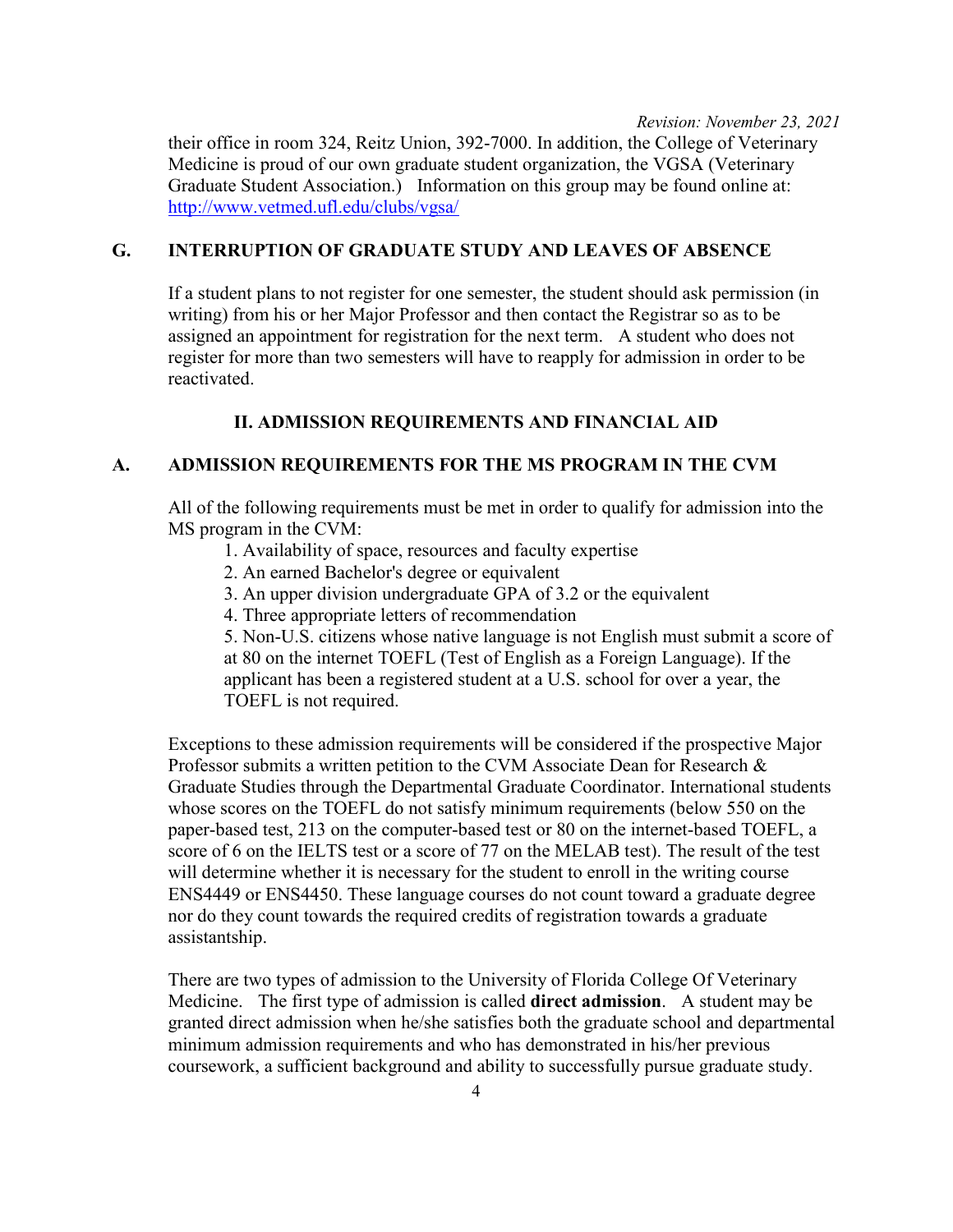Students who are not eligible for direct admission may be granted **conditional admission as approved by the UF Graduate School.** Conditional admission may be used for those students who do not satisfy the minimum GPA or test score requirement or for those students whose GPA or TOEFL scores are on the borderline of acceptability, or because specific prerequisite courses are required. Students admitted conditionally are automatically "on probation" for the given time period defined in the conditions. Students granted conditional admission will be notified of the conditions under which they have been admitted. If the conditions under which a student has been admitted are not satisfied in the time frame given, that student will not be eligible to register further.

## **B. ASSISTANTSHIPS AND OTHER FINANCIAL SUPPORT**

### 1. ASSISTANTSHIPS

- a. Availability A limited number of teaching and research assistantships are available for graduate study. Normally, applications are considered in the Spring for appointment beginning the following July or August, but assistantships may become available at other times. Selection is based on GPA, letters of recommendation, CVM program needs, available space and faculty time. Assistantships are funded from 1) state and federal money provided to the CVM to support the teaching and research programs of the college, and 2) grants and contracts administered by CVM faculty members. More information on assistantships is available from the Office for Research & Graduate Studies.
- b. Tuition Payments The College of Veterinary Medicine receives a limited number of tuition payments for Florida and non-Florida residents. These tuition payments are a benefit offered to those graduate students who will be employed as Graduate Assistants and who meet certain criteria. These include: 1) the student must be currently admitted to a Graduate Program 2) the student must have a GPA of 3.0 or above 3) the student must be employed as a Graduate Assistant for a minimum of 0.5 FTE. 4) the student must be employed from the first day of classes through the last day of final exams for any individual semester. 5) the student must be registered for the correct number of hours required for the appointment as determined by the FTE. University of Florida graduate assistants are represented by Graduate Assistants United, the union representing all graduate students on all campuses in the State of Florida.

Tuition payments are processed "on-line" throughout the semester. It is the responsibility of the student to verify that their Letter of Appointment has been entered into the computer by their employing department prior to fee payment deadline. Tuition payments only apply to the minimum hours required for the appointment. Please be sure that the appointment dates on the Letter of Appointment cover the whole semester. Also, be sure that you are registered correctly for your appointment and have no flags on your record. If the Letter of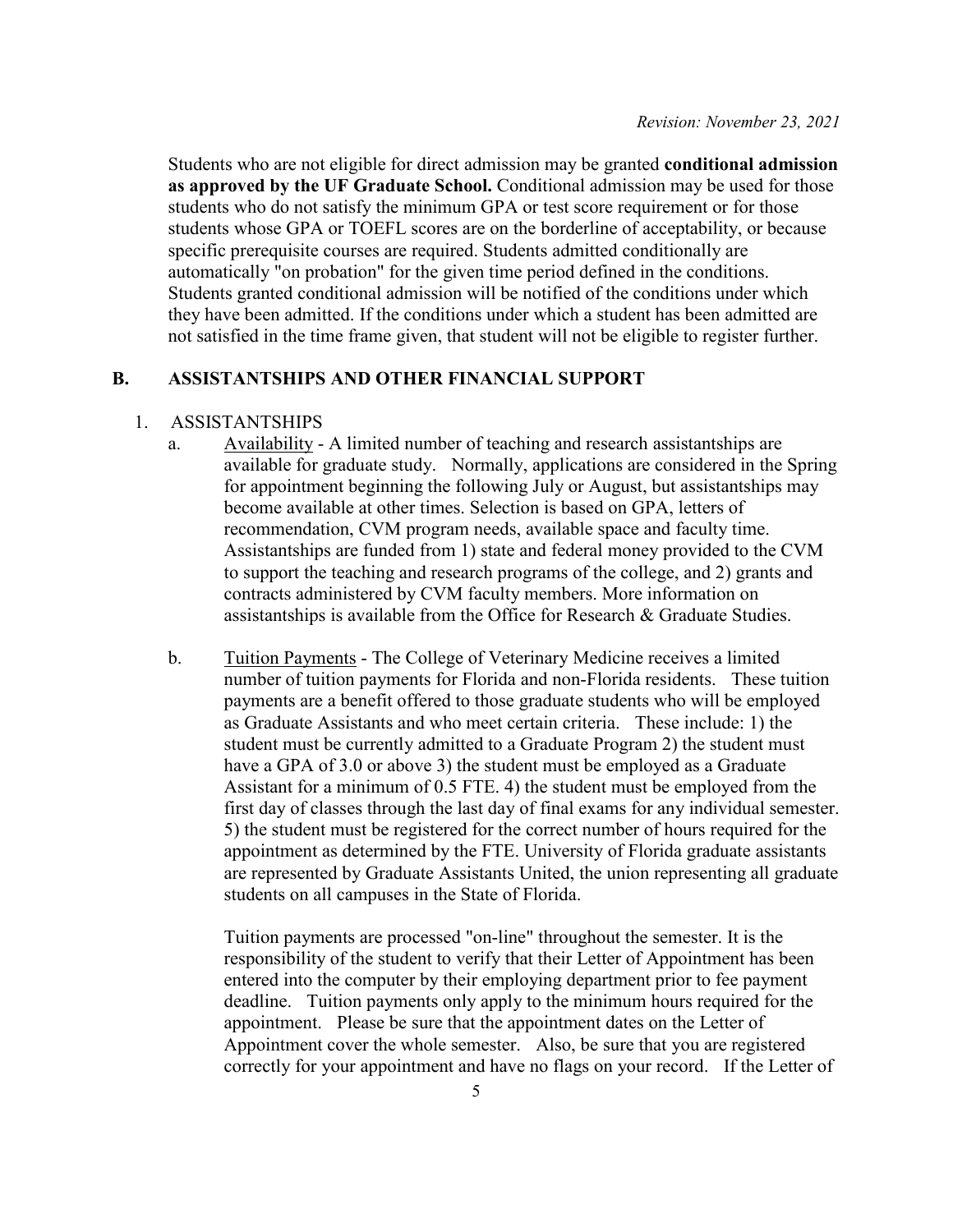Appointment is not entered into the computer by fee payment deadline the student will be assessed a \$100 late payment fee.

c. Responsibilities - Each credit hour is comprised of two parts; a matriculation fee and various service fees. The tuition payment pays the matriculation portion of each credit hour of the appointment up to minimum as determined by the FTE. **The service fees for each credit hour are never paid by the tuition payment and must be paid by the student. Please note that if a student's fees are not paid in full by the deferred payment deadline that he/she will be assessed a \$100.00 late payment fee** by the University Bursar's Office. The student may also be assessed a late payment fee if the initial tuition payment is processed after the regular tuition payment processing period. **Any hours that the student registers for over the minimum required for the appointment must be paid for in full (matriculation and service fees) by the student.** 

Students holding graduate assistantships do not accrue vacation time. Graduate assistants are considered UF employees and follow the work/vacation schedule of other UF employees. Arrangements must be made with the Major Professor before leaving campus for an extended period of time. Each graduate assistant may take up to 5 days of sick leave each semester. Graduate Assistants may become members of Graduate Assistants United.

Obligations of both the student and the faculty supervisor are described in the Collective Bargaining Agreement Booklet. A copy may be found at the Office of the Graduate Assistants United at 109 Peabody Hall, telephone 392-0274.

Registration for graduate courses at the CVM is "on-line" on UF's web site for student functions,<https://one.uf.edu/> during regularly scheduled periods of advance registration and regular registration. On-Line registration may also be completed at the Office of Research & Graduate Studies. Please note it is a CVM rule that you must bring your completed Graduate Course Listing Form signed by both their Major Professor and their Graduate Coordinator to the Office of Research and Graduate Studies regardless of which system with which you register. **Please note that if a student has not registered for anything by the end of regular registration that he/she may be assessed a \$100.00 late registration charge by the Bursar's Office.** Drop/Add procedures are also "on line" for any regular drop/add periods. Students will be held fee liable for any courses that are dropped or added after the deadline even if the drop/add is for the same number of credits.

## 2. Fellowships

,

Several fellowships are available to graduate students. A listing of multiple funding opportunities fro graduate students may be found at: [http://www.research.ufl.edu/research-program-](http://www.research.ufl.edu/research-program-development/research_program_development_docs/Funding_Opportunities_for_Graduate_Students.pdf)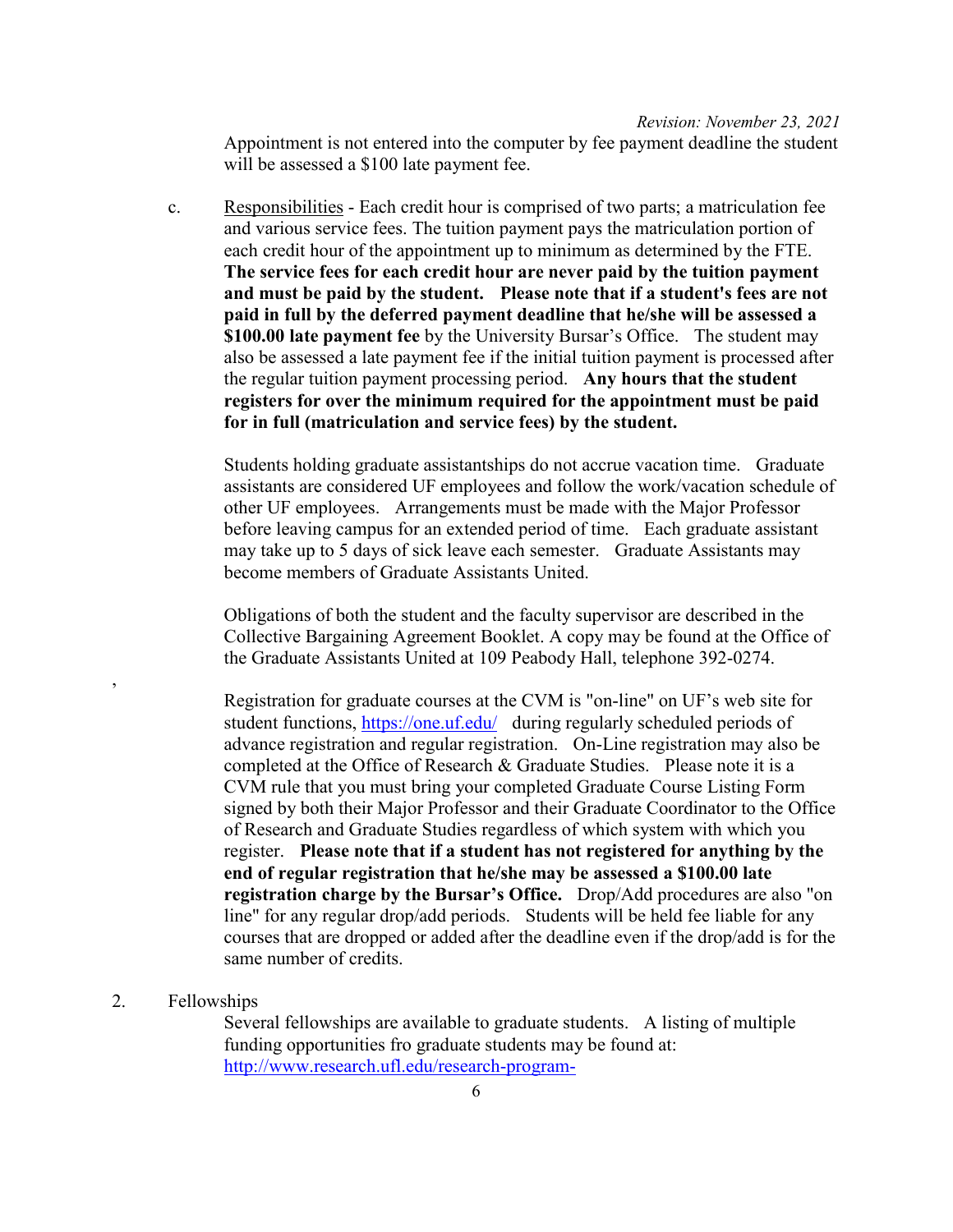development/research\_program\_development\_docs/Funding\_Opportunities\_for [Graduate\\_Students.pdf](http://www.research.ufl.edu/research-program-development/research_program_development_docs/Funding_Opportunities_for_Graduate_Students.pdf)

3. Other Financial Aid

The CVM offers additional funding other than assistantships. At the annual CVM Phi Zeta and Research Celebration Event, the CVM recognizes several graduate students upon recommendations of an ad hoc committee of graduate faculty. These include the Charles F. Simpson Memorial Scholarship (\$1,000), the CVM Excellence in Doctoral Studies Award (\$750), the CVM Excellence in Masters Studies Award (\$750), the CVM Excellence in Clinical Science Research Award (\$750), and the CVM Excellence in Basic Science Research Award (\$750). Graduate Students may also be recognized for their research presentations for the "Best in Show" competition awarding cash prizes for the best research presentations.

4. Graduate Student Loan Fund

Also, an interest-free graduate student loan fund is available to those CVM graduate students who experience a delay while their payroll paperwork is being processed. A loan check may usually be obtained the same day that it is requested. More information on either of these may be obtained at the Office of Research and Graduate Studies.

### **III. DEGREE REQUIREMENTS - MASTER'S OF SCIENCE**

#### **General Information**

In order to obtain a MS degree, you must complete several types of requirements: 1) coursework requirements, 2) examinations, and 3) completion of a MS thesis. These requirements are detailed below, and the MS is awarded only after satisfactory completion of all of these requirements.

### **A. COURSEWORK**

1. Minimum Degree Credit Hours - A minimum of 30 semester credit hours is required for the MS degree. At least half the required credits, exclusive of Master's Research 6971, must be in the field of study designated the major. Thus, 12 credits in the major are required. These include all courses with the VME prefix and the additional courses as noted in the Graduate Catalog for Veterinary Medical Sciences that may be accepted for graduate credit as part of a candidate's major. A student will not be allowed to graduate taking only pass-fail courses. Students are required to enroll in courses in the major that are letter graded. Information on registration may be found at: <https://handbook.ufonline.ufl.edu/students/registering/>Registration may be accomplished at:<https://one.uf.edu/>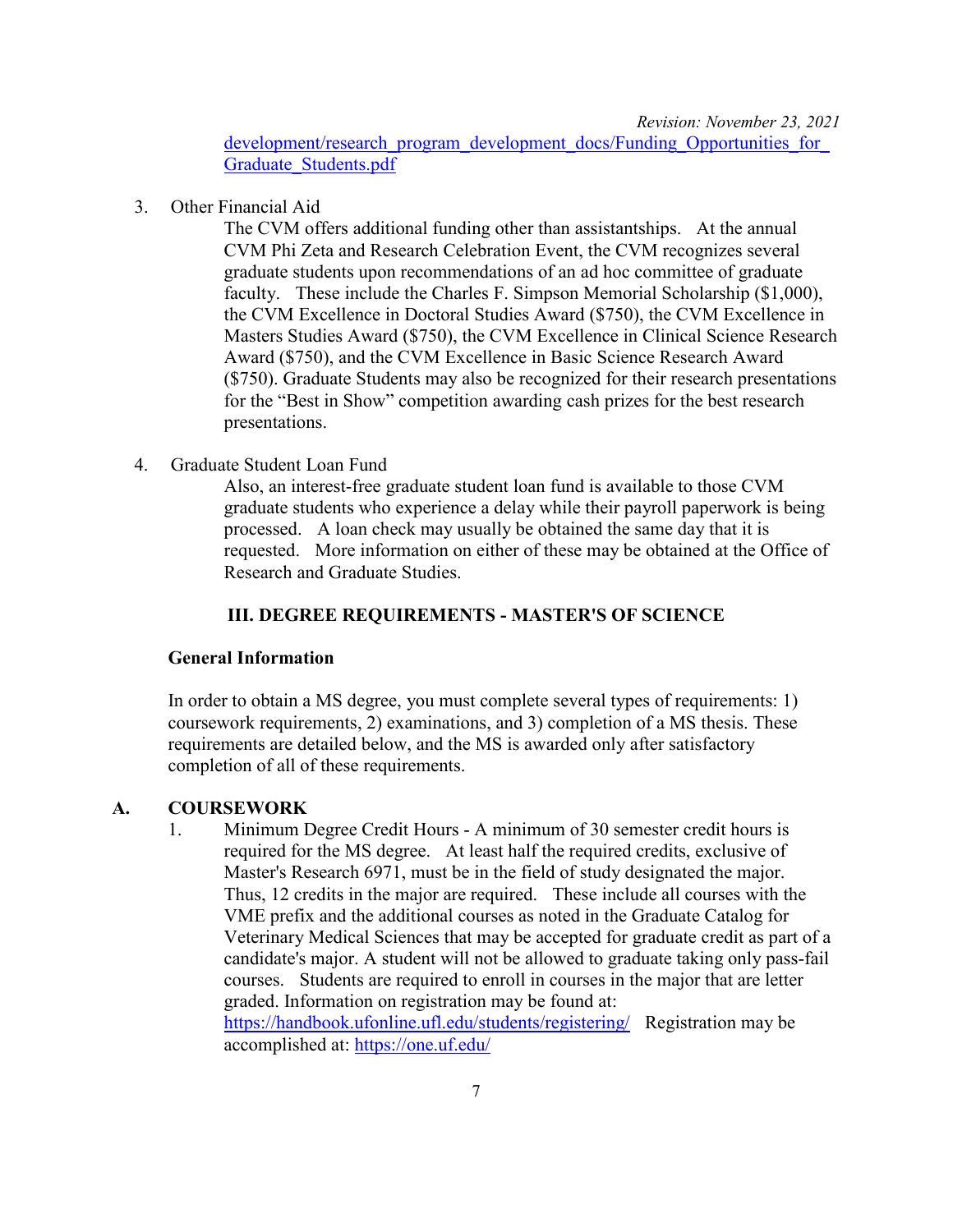A maximum of 6 credits of Masters' Thesis (VME 6971) may be counted towards the minimum of 30 Degree Credits, although more than this may be accumulated by the student. Three hours out of the six must be taken during a student's final term of enrollment.

- 2. Transfer of Credit No more than 9 credits of graduate or DVM work may be transferred in to a UF Master's degree. The Transfer of credit courses must be approved by the student's Supervisory Committee, and endorsed by the Graduate Coordinator and the CVM Associate Dean for Research & Graduate Studies, and approved by the Dean of the Graduate School. Transfer of credit must be accomplished by asking the staff member in the Office of Research and Graduate Studies to input the transfer of graduate courses into the student's record in GIMS (Graduate Information Management System).
- 3. Unsatisfactory Performance in Coursework Students who do not maintain a 3.0 average in all work will be subject to exclusion from further registration as a graduate student. For students on assistantships, the Graduate School automatically disallows assistantship appointment, and thus, tuition payments in the following semester when the cumulative GPA drops below 3.0. If you think that your cumulative GPA has fallen below 3.0, do not wait until registration for the next semester. You should consult with your Major Professor and the Graduate Coordinator. If you receive an Incomplete or an "I" grade you are allowed one term to make it up without penalty. After one term, an "I" grade counts as an "E" grade and will be counted in the calculation of your cumulative GPA.
- **B. EXAMINATIONS** A final oral examination is required. This exam is administered by the Supervisory Committee and evaluates the student's proficiency and general knowledge in the major field of study and evaluates the thesis and the student's comprehension thereof. This examination must be completed within 6 months of the date the degree is to be conferred. The results of the exam are reported to the Graduate School via the GIMS system. .
- **C. THESIS** An approved MS thesis is a requirement of the MS degree. The MS thesis reports on the results of the MS thesis research. Contact the Graduate School Editorial Office (Room 168 Grinter Hall) for details. The Supervisory Committee must approve the final version of the MS thesis in order for the MS degree to be awarded. For this reason, the student should make sure that the Supervisory Committee is kept abreast of research direction, progress and results, and that the members have a chance to review and make suggestions on early versions of the thesis. The Committee should complete the Graduate Student Progress Report Form at each meeting. The completed form should be submitted to the Office of Research and Graduate Studies. When the thesis is ready to be put into final form, the student should refer to the Graduate School's web site for information on preparing a Thesis. Computer software to assist in preparation of the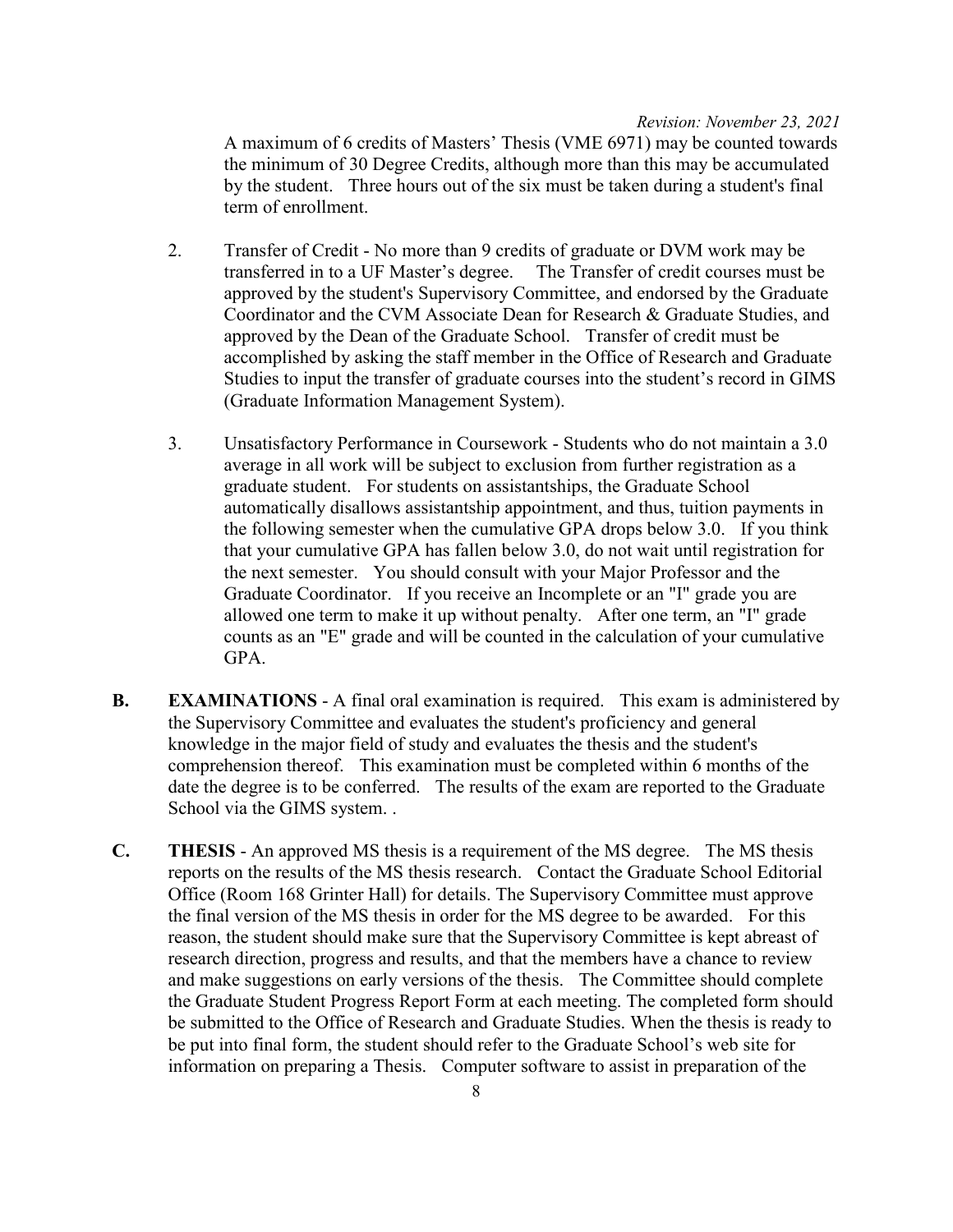thesis according to Graduate School standard format is available from CIRCA (392- 2007). Please note that it is the student's responsibility to meet all submission deadlines as published each term on the Graduate School's web site,: <http://graduateschool.ufl.edu/>

The first and final submission of a student's thesis must be submitted electronically to the GIMS (Graduate Information Management System) web site.

The members of the Supervisory Committee must have an opportunity to review the thesis in advance of the exam so that they may advise the student of any needed revision before the final exam. A final copy should be made available to the members of the Supervisory Committee 10 working days prior to the scheduled date of the final exam. The results of the final exam are reported via the Final Exam form which is input into the Student Information System online system by the deadline for the term. After a successful final exam, revisions which may be suggested by the Supervisory Committee are made and signatures obtained on the signature page of the revised thesis called the ETD (Electronic Thesis or Dissertation) Signature Page. The ETD Signature Page must be input into the GIMS system before the final submission deadline for the term. This final version must be submitted to the Graduate School for an editorial review.

- **D.** APPLICATION FOR DEGREE Students must apply for their degree online on <https://student.ufl.edu/> (Under My Online Services, My Record, Certificate/degree Application) each semester that they expect to graduate .Deadline dates for degree application may be found in that year's graduate catalog.
- **E.** REGISTRATION DURING THE FINAL SEMESTER Students must be registered for the minimum number of credits during the semester of the final examination and graduation unless all requirements for graduation have been met before the beginning of the semester. In general this means registering for 3 credit hours of VME 6971 if Fall or Spring is the last semester and 2 credits of VME 6971 if Summer A or B is the last semester. If the student is appointed as a graduate assistant the last term the student must register for the number of credits required for the appointment.
- **F.** TIME LIMITATIONS All work and transferred credit must have been completed within the seven years immediately preceding the date on which the degree is awarded.
- **G.** STUDENT CONDUCT Students must conduct their graduate program in a manner of high ethical standards and integrity.
- **H.** SEXUAL HARASSMENT AND DISCRIMINATION If at any time during your graduate program, you feel that you have been sexually harassed or discriminated against in any way, you should immediately contact your Graduate Advisor, Department Chair, Graduate Coordinator, or the Office of Research and Graduate Studies.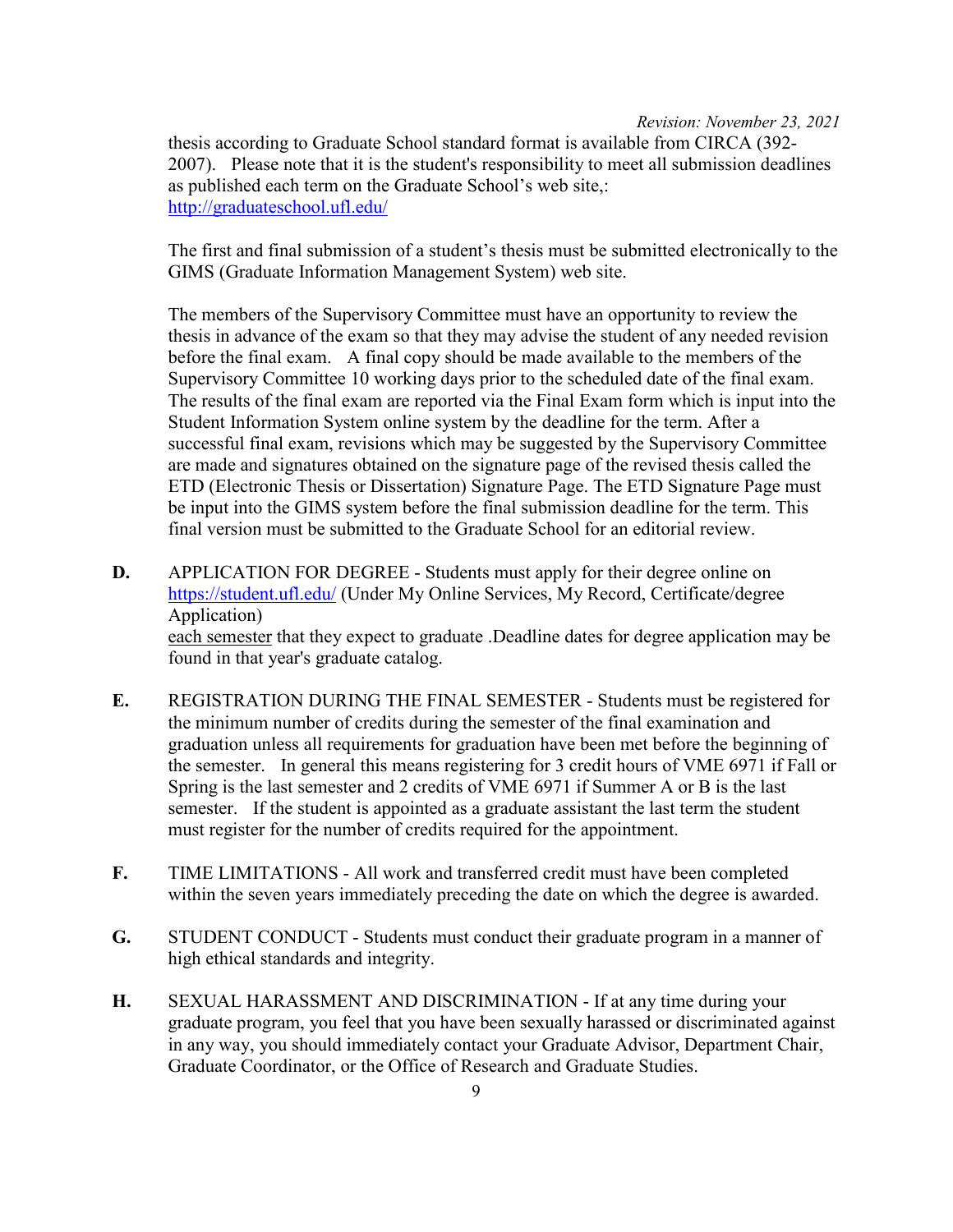## **IV. SUPERVISORY COMMITTEE**

### *General*

- **A.** To be appointed as soon as possible and in general no later than the end of the first semester of equivalent full-time study.
- **B.** To inform the student of all regulations governing the degree sought. This does not absolve the student from becoming informed of these regulations.
- **C.** To meet immediately after appointment to review the background preparation and current progress of the student and to discuss and approve a program of study.
- **D.** To meet and discuss a thesis topic and to approve this topic and written plans for carrying out the research.
- **E.** To meet with the student at least twice a year and when the work on the thesis is at least one-half completed to review procedures, progress, expected results, and to make suggestions for the completion of the study.
- **F.** To give the student a yearly Academic Evaluation (See Appendix 12) to appraise academic progress.

Each graduate student has a Major Professor who has a graduate faculty appointment in the College of Veterinary Medicine who is the chairperson of The Supervisory Committee for the Master's Degree shall consist of no fewer than three members of the graduate faculty including the chair. The student should work closely with all members of the Supervisory Committee through all aspects of the program. The Supervisory Committee is recommended by the Major Professor, in consultation with the student, and is approved by the Department Chair, or departmental Graduate Coordinator, the Associate Dean for Research and Graduate Studies and the Dean of the Graduate School. The student must notify the Office of Research and Graduate Studies of the Supervisory Committee once its members are decided so that the Committee may be entered into the online GIMS (Graduate Information Management) system. **IT IS REQUIRED THAT A SUPERVISORY COMMITTEE MUST BE ENTERED INTO THE GIMS SYSTEM NO LATER THAN THE END OF THE 2ND TERM OF REGISTRATION.** Supervisory Committees may be updated up until the halfway point of the final term of registration.

## **V. PROPOSED SCHEDULE OF COURSES**

An academic evaluation is conducted by the Supervisory Committee following the first semester of enrollment for the purpose of program development. This evaluation results in a PROPOSED SCHEDULE OF COURSES which shall be submitted to the Graduate Coordinator and the Associate Dean for Research and Graduate Studies for approval prior to the end of the first